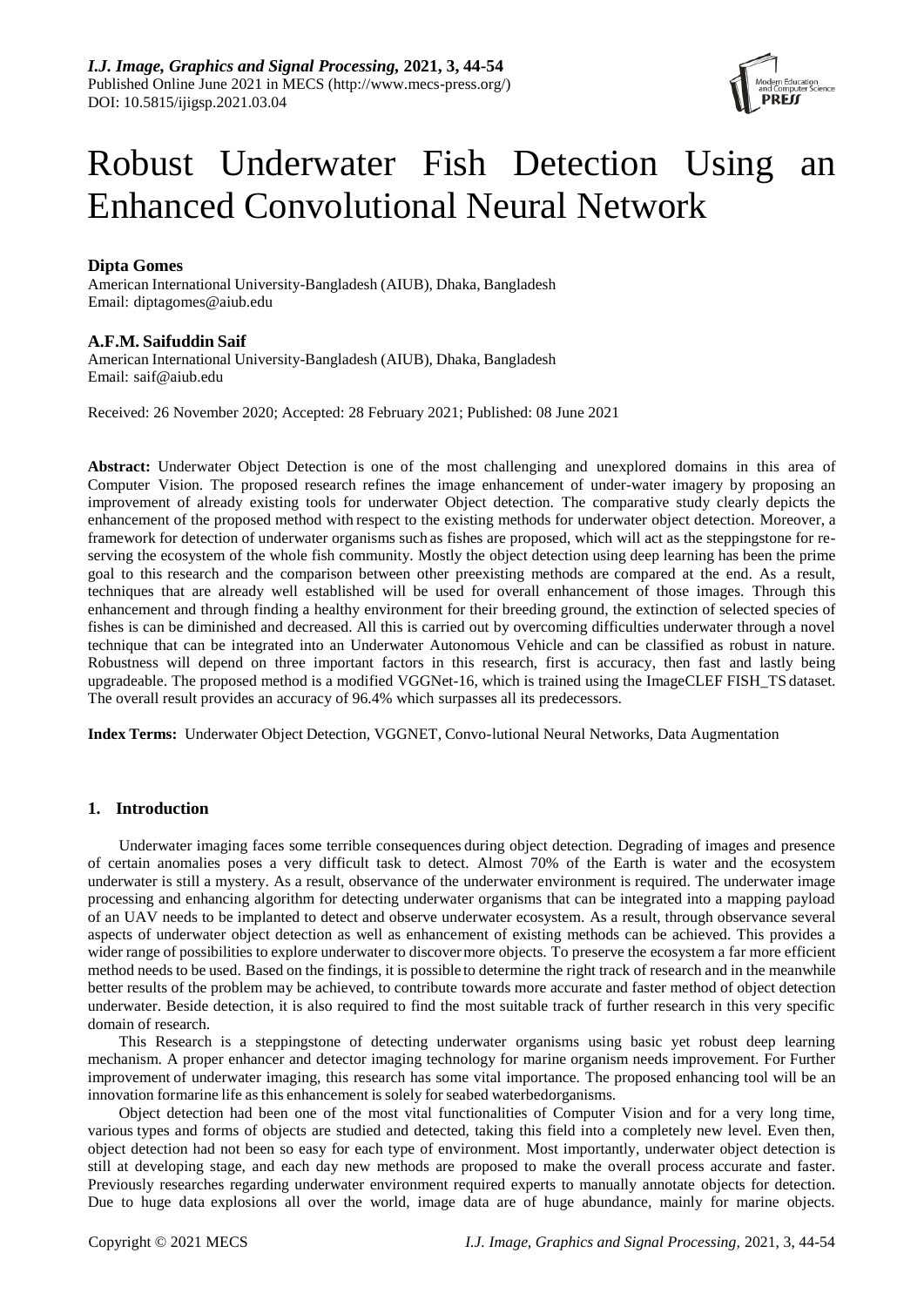Automating the detection process now needs to be addressed, in order to enhance our knowledge about the underwater environment. The overall study of the paper includes past approaches based on conventional methods and as well as deep learning methods. Various data sets such as ImageCLEF [1] which are Wikipedia Image Retrieval Data sets, JAMSTEC Japan Agency for Marine- Earth Science and Technology data set [2], Moorea Labelled Coral (MLC) data set [3], AIMS's data set [4] and various others are previously for various and underwater object detection. Annotations for each of the datasets are carried out through various computer vision techniques that will be further explored in this paper.

For real time classification and segmentation of the under- water images, robots such as Autonomous Underwater vehicles are used which helps to monitor and carry out classification process rapidly and accurately. But a mechanism to integrate along with the AUV is a major challenge for researchers as the process should be robust, accurate as well as simple. To meet all the requirements, conventional methods even though provided a very promising result, failed to provide an accurate result for specific dynamic environments, as underwater environments are extremely diverse and full of constraints. Various constraints such as poor light illumination, excessive blue light, haziness, light attenuation, color degradation and presence of various obstacles makes the detection even more difficult. To counterfeit this huge barrier, researchers put forward deep learning approaches that give more accuracy regarding underwater object detection. Deep learning algorithms based approaches are taken by Nicole Seese et al. [1], Sebastien Villon et al. [5], A.Mahmood et al. [3], [6] and [7]. Here overall accuracy of over 90% is found for each of the researches proving deep learning as a wise choice for underwater object detection.

CNN has already successfully used to detect, coral, Plankton, Fish and other living organisms living underwater. The paper will address a Convolutional Neural Network that will classify fish living underwater. The data set used was IM- AGECLF\_fish\_ts. Where more than 250 images of fishes were used to classify. The data augmentation method was used to make the images more diversified in order to make the classification process more accurate. Here, the deep learning library Keras was used on top of TensorFlow to build the network. Here a 5 2D Convolutional Layered Network is used which is inspired from the VGGNET-2014 [8] with a SoftMax layer for classification and Rectified Linear Activation Function (ReLU) as the activation for each Convolutional layer. The implemented network is made as simple and concise as possible so that the overall process can easily be included into the payload of Autonomous Under- water Vehicle. Main contributions to the research as follows,own built CNN solely for fish detection, Supplication of VG- GNET for smaller datasets and finally increasing the overall accuracy of a CNN for underwater object detection to above90%.

#### **2. Literature Review**

The research is based on some of the milestones of underwater object detection methods that put forward some very promising results. Notably some of the research that had very high accuracy rate as well as efficiency is studied.

At first some conventional object detection methods, mostnotably by Zu Yan et al. [9] where the gravity differential are calculated between adjacent gravity gradients to detect unique objects. B. Kim proposed a framework composed of multiple classifiers [10] to detect objects using haar like features from sonar images. Aneta et al. [11] searches for object of interest from a defined area using a high frequency SSS sensor. The data is then analyzed using the CFAR algorithm and then categorized using BOSS method. Srikanth Vasamsetti et al. [12] uses block chain procedure and analyzed each block using MFTP descriptor. Plankton image classification is carried out by Nina S. T. Hirata et al [13] based on multiple segmentations. Yafei Zhu et al. [14] put forward a framework that uses dark channel prior algorithm. Here using Discriminative Regional Integration (DRFI) algorithm a saliency map is first created. Higher saliency value than the threshold pixels are identified using Otsu method from the saliency map. Then the mean shift method is used for initial segmentation. Finally, with maximal similarity based region merging color histogram and similarity between pixels is obtained. Yujie Li et al. [2] proposed a framework which uses artificial lighting where depth maps is redefined using a proposed joined guidance image filter. D. Lee et al. [15] proposed a framework where several man-made 3D objects are used as targets. Color restoration of images is carried out using Jaffe–McGlamery model of color restoration. SURF is then used to carry out featurebased detectionmethod. Hongkung Liu et al. [16] first use all images that are shot at an indoor space. Background modeling is carried out along with three frame difference technique which isthen used to detect moving objects from a set of sequential frames. Hailing Zhou et al. [4] proposed Gaussian Mix- ture Model (GMM) for background modelling. Here only the pixels with bin values more than the threshold are used to train. Segmentation of the images are carried out using Otsu Algorithm, and morphological erosion operations are carried out to remove noise and increase accuracy. Guo-Jia Hou et al. [17] in 2015 first pre-processed images to adjust non uniform illumination. Then color-based extraction algorithm (CEA) is used to extract object of interest. A survey for multiple other approaches are discussed in [18] that has very relevance to this research.

Deep Learning methods are nowadays have transformed into an ideal solution to very complex problems that deals with classification. Most importantly deep learning, mainly Convolutional Neural Networks are widely popular for object classification, segmentation, and detection purposes. Even though deep learning methods have showed huge progress in this fields, still deep learning methods needs to be developed for more dynamic environment like underwater environment. Some of the recent pioneer researches on underwater object detection based on deep learning approaches are Adaptive Foreground Extraction using CNN [19], VGG Net [3], CNN with Transfer Learning based fine grained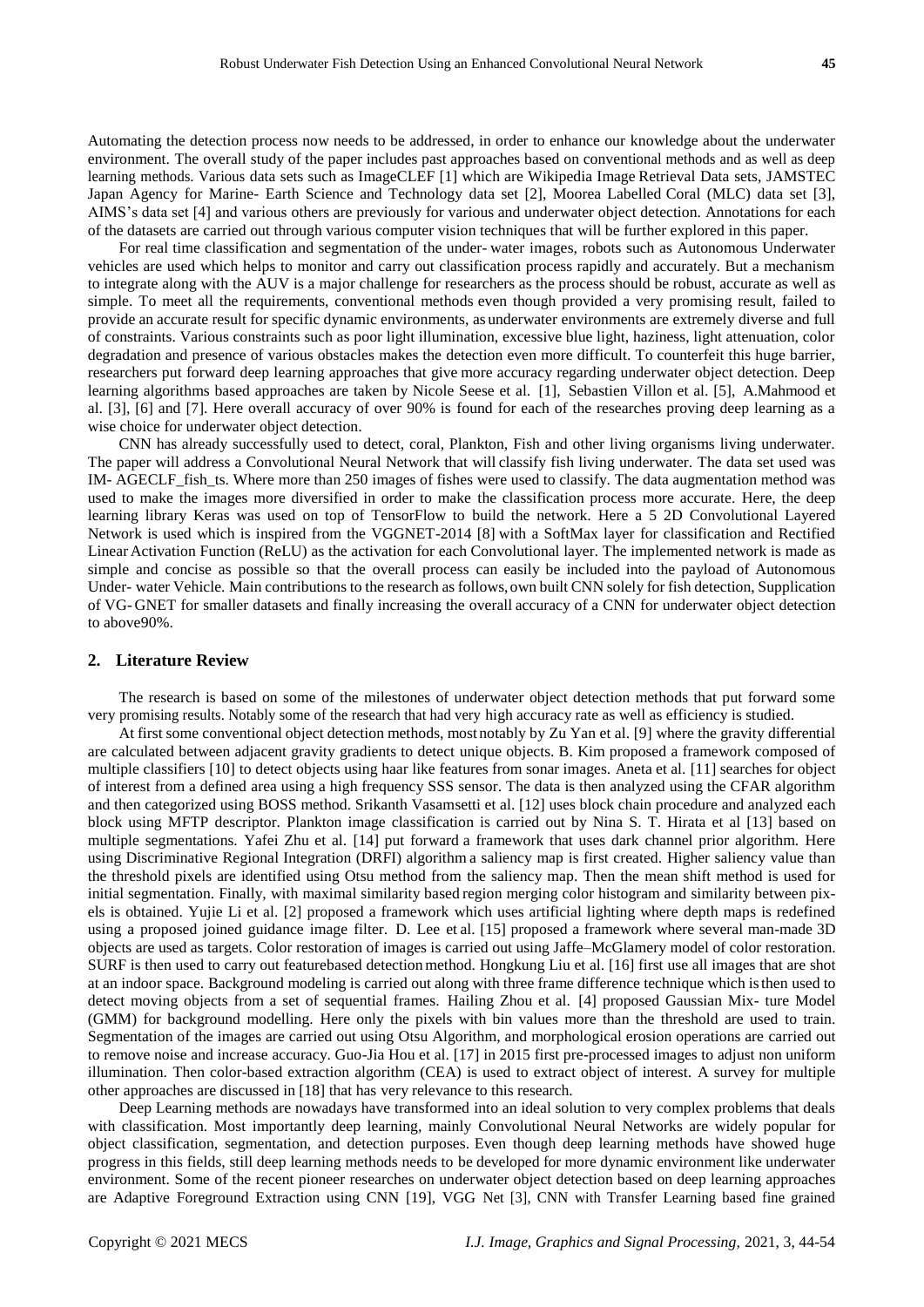classification method [7]. The following figure 1 provides the previous deep learning methods used for this specific purpose of underwater object detection. In spite of all the obstacles faced underwater the following deep learning methods provided an ideal solution for difficult classification purposes.



Fig. 1. Deep Learning Approaches

Several other research are carried out to detect underwater objects using deep learning methods. Most notably, Fast R-CNN in [19] where, a specific fish detecting method is proposed. The overall research helped in constructing of a huge new dataset of 24272 images with 12 classes. When feeding in the network input 2000 regions of interest (ROI) collected from selective search are fed, which is time consuming. This process is not in real time, even though the process is fast. Here a modified version of AlexNet which is a Convolutional Neural Network model named after its founder Alex Krizhevsky is used having five convolutional layers and three fully connected layers using the open source Caffee CNN which is a deep learning framework developed by Berkeley AI Research (BAIR). The detection process is further speeded up by using Singular Value decomposition (SVD) to compress fully connected layers. While taking sampling, horizontally flipped images are ignored and data augmentation is used. It converts video frames to images as a result not real time in nature. As a result, the whole process costs large time and space costs. Here Mean Accuracy Precision (mAP) is 81.4% is obtained thus improving 11.2% compared to DPM baseline and slightly improving to Regions with Convolutional Neural Networks (RCNN) with bounding box regression. Test Speedup of 80.2% is observed compared to R-CNN on a single fish image. VGGNet in [3] was used pretrained, as a result the accuracy rate was higher than that of Fast Region with CNN (Fast R-CNN) in [19]. In case of very complex environment with Hybrid Features, VGGNet provided much superior results than that of Fast R-CNN. This is because, in case of Fast R-CNN, 2000 regions of interests are used as input to detect Region of Interest (ROI) from the image. This process speeds up the process but decreases the efficiency by requiring more time thanneeded by VGG Net.

The deep learning method using a Convolutional Neural Network by Oxford's renowned Visual Geometry Group (VGG) known as Visual Geometry Group Network (VG- GNet) in [3] deals with hybrid features where the feature ex- traction proposed is based on Spatial Pyramid Pooling (SPP) approach. Here the VGGNet is pre trained and deep features from the VGGNet is combined with the texture and color-based features to improve classification. The Moorea Labelled (MLC) dataset is then used to train the CNN. The CNN based feature extraction model is composed of a Pretrained VGGNet containing 1000 classes with more than a million images. The output of the first fully connected layeris used as the feature vector and weights are modified using the MLC dataset. Combining CNN features along with hand crafted features increases the classification performance. For classification, a two-layer Multilayer Perceptron (MLP) net- work consisting of two fully connected layers followed by a soft-max layer with 9 output classes is trained using the MLC dataset. Use of Image Net to train the dataset is not ideal for coral classification and MLC does not have pixel annotations to meet the input size constraint of CNN, so a lot of extra steps are required that vastly increases the complexity of the process. The method provides a high accuracy of 84.5% during classification of underwater objects. The Adaptive Foreground Extraction Method extract features au- tomatically unlike VGG Net [1]. It deals with images with Luminosity better than that of VGG Net, along with detec- tion of Camouflaged Foreground objects. Overall it works better for dynamic environment than VGG Net.

Nicole Seese (2016) et al. [1] proposed Adaptive Fore- ground Extraction Method using deep Convolutional Neural Network which works very well with dynamic environment and uses a deep Convolution Neural Networks for classifying. It focuses on unknown illumination parameters, dynamic backgrounds and nonstatic imaging platform, as a result, it is very efficient in real life scenarios. For more dynamic environment a Gaussian Mixture Model is used and a separate Kalman filter is used for simple situations. As a result, the method is likely to suffer with efficiency and speed. Zooplankton Net[6] based on Convolutional Neural Networks, which was unlike Adaptive Foreground Extraction where the CNN was solely used for dynamic environment. In adaptive Foreground Extraction method, Gaussian Mixture Model (GMM) is used for background extraction. As a result background estimation requires longer time. On the other hand, in Zooplankton Net, methods such as data augmentation to decrease overfitting was used. As a result, the method gave accurate data. Even in case of classification, deep CNN is used which speeds up the process, giving morespeed than Adaptive Foreground Extraction Method.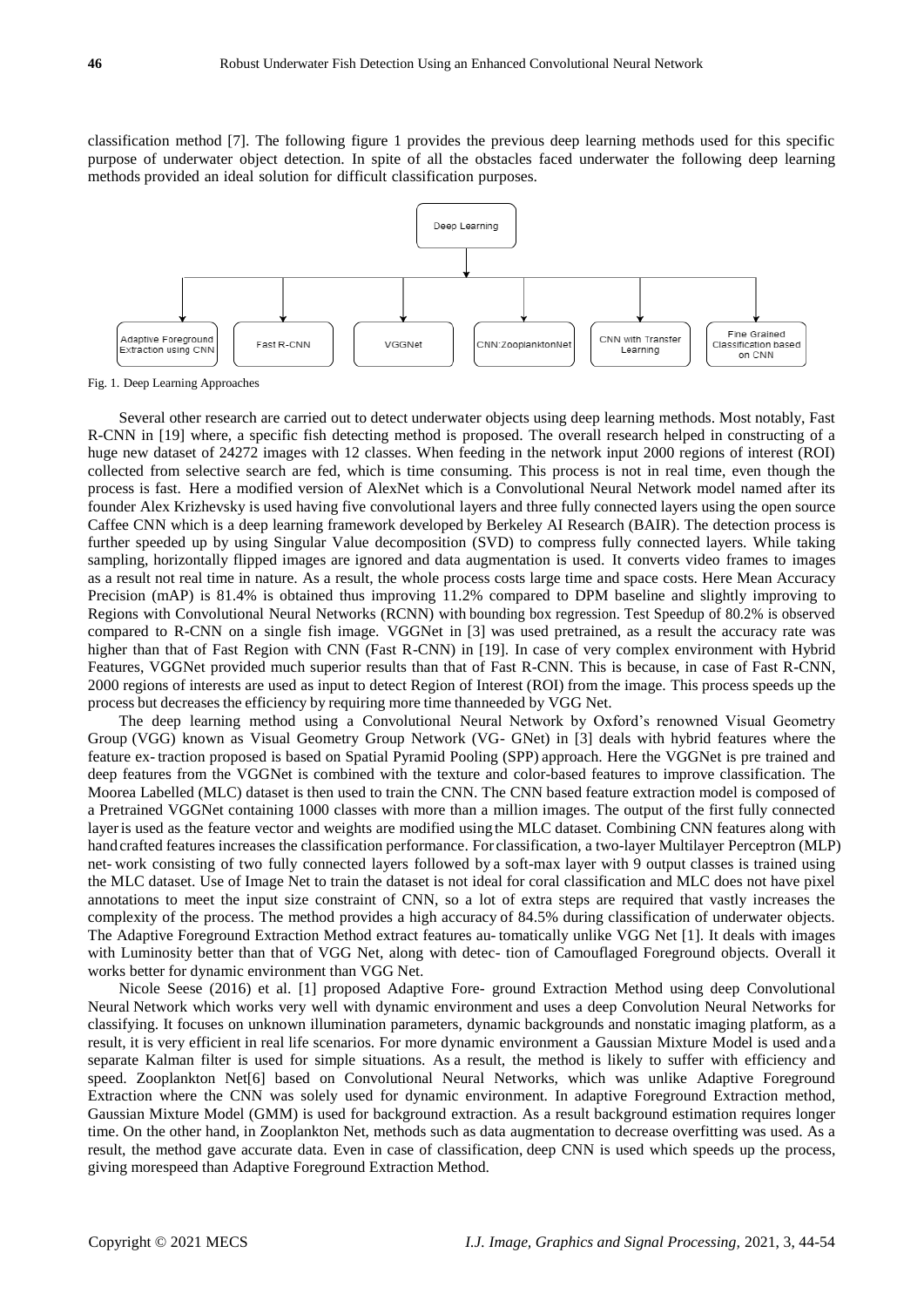Zooplankton Net a convolutional Neural Network based on Zooplankton architecture [6] has higher accuracy for detecting ZooPlanktonNet. It uses data augmentation to de- crease data over fitting during classification. Compare to another image classification algorithms, CNN requires less pre- processing and requires lack of dependence on prior knowledge. Here also there are lacks of images of Zoo Plankton for deep Neural Networks. So this research seemed well for less data. The numbers of convolutions required for the Zoo- PlanktonNet was found to be around 384 to 512 convolutions. Parameters used in this research are Number of convolutions of the network and layers of the network. It was found for 11 layers the accuracy is 92.8%. For hugely dynamic or changing environment, the accuracy rate of ZooplantonNet CNN falls rapidly. But, the Fine-Grained Classification overcomes this problem by using Transfer Learning on top of theConvolutional Layers. As a result, the overall accuracy is increased, and many more objects were able to be detected.

A Finegrained Classification method based on Convolutional Neural Network by Hansang Lee (2016) et al. [7] uses transfer learning by pre-training CNN in order to overcome class imbalance problem and also uses multiple data augmentation techniques alongside transfer learning. It is convenient for large scale class imbalance dataset and so is applicable and efficient to carry out a result. Hansang Lee (2016) et al. [7] first selected CIFAR 10 CNN model as a classifier model. A class normalized data is created based on original data with random data threshold value to decrease biasness. Then transfer learning is applied to counter with the loss of information of population caused by normalization of data. Here the classifier is trained with the normalized data along with transfer learning to detect planktons. Advantages are use of using transfer learning with CIFAR 10 is that it is more efficient than other approaches but use of multiple steps of pre-processing before classification slows down the process. For very large threshold N, classification bias will not be reduced, so detection error prevails. Fine Grained Classification Method on the other hand, uses transfer learning even though gives an accurate result but fails to carry out the classification task faster. As a result, the Google Net method used is far faster as well as accurate. As a result, gives a moreefficient solution to the problem.

Coral Fishes are detected using a Neural Network (Neural Network) based on Google Net [5]. Here a motion score is calculated, as it to detect moving fishes. Both Convolutional Neural Network and Histogram of Oriented Gradients (HOG) along with Support Vector Machines (SVM) is usedto detect underwater objects by Sebastien Villon (2016) et al.

[5] which detects underwater coral reef fishes from underwater images extracted from videos. It provides better detection in deep learning rather than in traditional methods. HOG uses contours of images and is used to detect in complex situations, even in hidden in coral reef or occluded in coral reef. Here, species less than 450 thumbnails are omitted from the dataset. The final detection is based on the hypothesis that most fishes are moving thus is based on the motion score,so stationary underwater objects cannot be detected. Deep Convolutional Neural Network [20] which is a Sparse Classification Method, uses color enhancement and also acts to overcome the degradation of underwater images. This acts as a good modification to the Neural Network based on GoogleNet. On the other hand [20] the method can be used to per- form well in every aspect and condition of image rather thanthe NN based on the Google Net.

Mohammad Elawady et al. [20] proposed a Sparse Classification Method based on Convolutional Neural Networks. Here the CNN model was trained using the Moorea LabelledDataset created from Heriot-Watt University's Atlantic Deep Sea dataset. In the preprocessing state, the Color Enhancement by stretching histograms and Hybrid patching is carried out. On the other hand, Feature Map based on Zero Component Analysis Whitening is proposed along with a Weber Local descriptor. Using normalized data, the input is given to the convolutional layer which yields an accuracy of 88%. Deep Convolutional Networks requires huge resources and is not a very good solution to real time scenarios that works directly with an ROV. This can be overcome by using a ROV detection from sonar images and using a CNN to classify the images. It helps to be accurate as well as real time in nature. Even the proposed object detection is faster with respect to other methods. Here, the Cyclopes UAV provides all the images necessary where the process is further speeded up, more than the Sparse Classification Method based on CNN.

A real time ROV detection from sonar images using Convolutional Neural Network [13] is proposed where mechanism for agent vehicle localization is proposed. A Conventional Neural Network is used for classification, where the input images are used as sonar images. The fast object detection makes the system more real time. While using the Autonomous Underwater Vehicle "Cyclops", the overall processing speed of the method using the YOLO Algorithm increased by 107.7 fps.

Other similar researches included by Dalal AL-Alimi et al. [21] who proposed a method using Mask R-CNN for Geospatial Object Detection where objects outlines are detected at the pixel level. The dataset Seg-VHR-10 has been used to train the model, which is easier to segment and further detect object from Geospatial Images. Rafflesia Khan Rameswar Debnath in [22] where an efficient approach to detect fruits using a proposed Fruit Detection and Recognition Method (FDR) based on an improved Convolutional Neural Networks. Fei Cai et al. in [23] to detect man-made objects based on Texture Clustering and Geometric Structure Feature Extraction. The method helps to detect any man-made object in dynamic environment and any man-made objects like vehicles.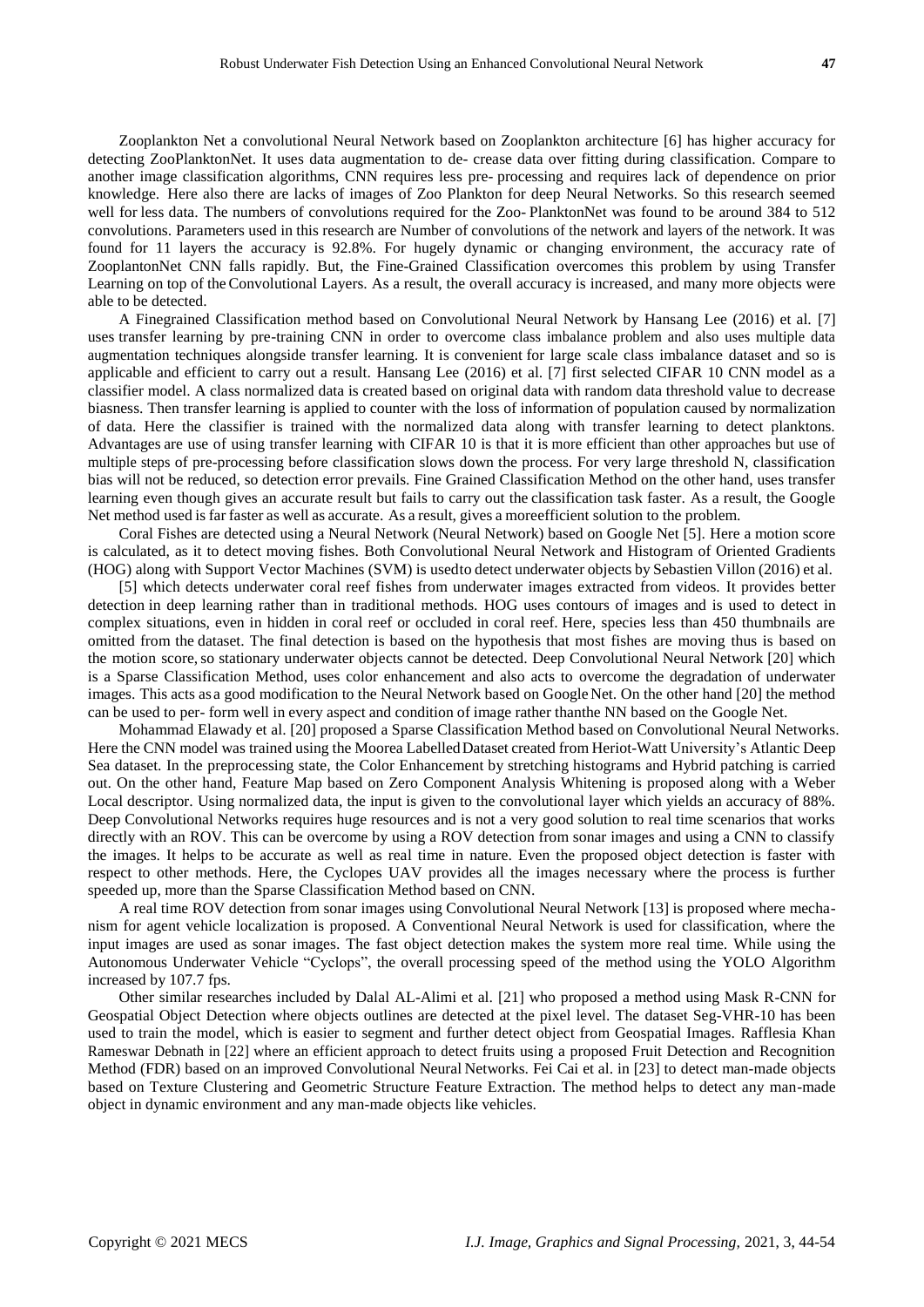## **3. Proposed Research Methodology**

As proposed in the research framework, at first the dataset is obtained from the source, where the data was raw images of various fish species. The first step involves rearranging the dataset, which is restructuring the images as per needed for classification. In case of this research the images are extracted as basic image formats and stored within a project folder maintaining a hierarchy that later helps to classify into classes. Data is then pre-processed and some major preprocessing steps such as data augmentation, image resizing and image denoising are carried out. A Convolutional Neural Net- work, CNN is then developed using the Keras framework based on TensorFlow. This CNN is then trained with the training set of the dataset. The model is then further evaluated using the test set of the dataset. The classification is carried out using a widely used classifier which is known as the SoftMax classifier. In order to evaluate the proposed model, an evaluation based on computation time and accuracy, which later helps to identify the efficiency of the deep learning model here proposed.



Fig. 2. Proposed Methodology

The input images are obtained from the IMGACLEF web- site, where the images of interest were only fishes. Image Cross language Evaluation Forum (ImageCLEF) is a plat- form that provides dataset for Cross-Language Evaluation. Here the dataset Fish\_ts of the ImageCLEF was used. The images are first retrieved from the source. In the first step the raw images are archived where each image was positioned into folder based on the species name. The dataset was organized using the format dataset/species-name/fish-name. In the preprocessing state each input image was resized into 96x96 and pixel values are normalized by dividing with 255. The overall network will be iterated for 100 iterations from both directions with image dimension of 96x96x3 was main- tained. After this state, the data augmentation is carried out where the data is rotated, width\_shifted, height\_shifted, zoomed, horizontally flipped and filled based on the nearest value. Due to data augmentation, data shortages are overcome; as a result the overall accuracy of the model increases.

The model solves all the challenges faced for underwater image detection. Firstly, the images are selected based on their quality and usability. The preprocessing state also involved step such as data augmentation which helps in overcoming data shortages and increases accuracy and efficiency of the model. A variant of CNN was used in the model, which is far simpler requiring far less time and achieving far more accuracy. Here the framework Keras is used which is both efficient and has huge support for deep learning models.The proposed method as a result provides a both efficient and accurate solution to the problem.

The proposed VGGNet is composed of 4 Convolutional Layers. Here, the CNN is consist of only 3x3 convolutional layers stacked on top of each other in increasing depth. Through max\_pooling the volume is reduced and finally using the fully connected layer at the end of the network, the data is then inserted to a SoftMax classifier for detection. Here, the implementation is done using the TensorFlow backend, with 32 filters and a 3x3 kernel. Here, the pool layer uses 3x3 pools to reduce spatial dimensions quickly from 96x96 to 32x32. To train, here 96x96x3 dimension images are used as inputs.

Here, VGGNet was used because of its uniform architecture and capability to accurately classify dynamic objects. Here, only  $3\times3$  convolutions are used providing great results with the ImageCLEF dataset. Moreover, the weight configuration can be obtained easily from various sources. A smaller version of the VGGNet is proposed in this paper, which is even though small but provides a very robust nature with a high accuracy rate. In case of the problem at hand, fishes and other small living organisms have similar physical characteristics. Since images have uniform and similar pixel values, VGGNet poses a very good choice amidst of other similar CNN.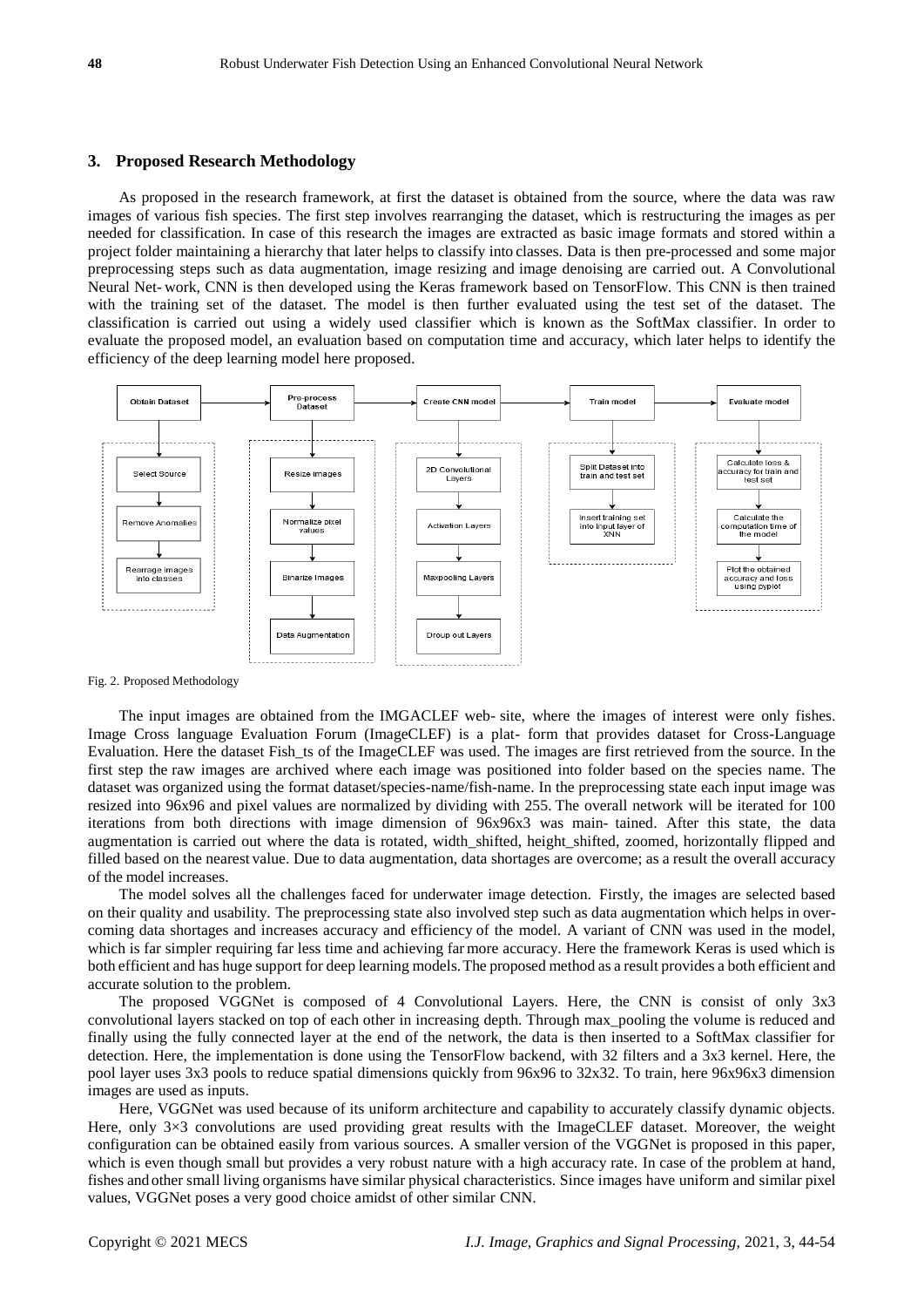In the first input convolutional layer, input are inserted in 96x96x3 dimensions. Using an activation function alongside the convolutional later helps to learn more enriched features. As we go deeper into the network, the dimension of the images gets smaller thus become easier to classify. Using 2 convolutions and RELU activation function, a pooling layer is used. After the Dropout is then performed in both the first and the second layer. After 3 successful convolutional layers, the classifier is specified, which is SoftMax Classifier, which is a widely used classifier for deep learning models.



#### Fig. 3. Proposed CNN Model

The standard SoftMax function:

$$
\sigma(s)_i = \frac{e^{2i}}{\sum_{j=1}^k e^{2j}} \qquad \text{for } j = 1, \dots, K
$$
 (1)

Here, the used SoftMax classifier which is similar to logistic Regression where it normalizes an input pixel value into a set of values that has a probability distribution of 1. So theoutput of the function is between 0 and 1.

In the final dropout, 50% of the nodes of training data are carried out, as a result results in most unnecessary bits of data to be removed. The model is then completed using the classifier that computes the probabilities of each class labels. The class with the highest probability will be considered the result of the classification. SoftMax classifier calculates probabilities of each class and normalizes the values in a range between 0 and 1. Here the probabilities of all the classes sum up to 1. As a result, SoftMax classifier is a very good choice for classification. The classifier is widely used with Convolutional Neural Networks because of all this features. Along with the SoftMax, a Cross Entropy Loss is also calculated which measures whether the prediction similarity with its respective label. All this provides a very strong classifierto be used alongside Convolutional Neural Networks.

After the SoftMax layer, the accuracy of the data is then carried out so that the overall accuracy can be obtained. At first, the loss is calculated using the Mean Squared Error for both the training and the validation set of the dataset. Mean Squared Error which is a quadratic loss function which denotes the extent of loss faced for prediction. The mathematical notation for Mean Squared Error (MSE) is given by:

$$
MSE = \frac{1}{n} \sum_{i=1}^{n} (y_n - \bar{y}_n)^2
$$
 (2)

Here, the MSE is calculated by finding the average of the squares of the errors, which is the average squared difference between the predicted and actual estimated values. The value of MSE always is above 0 due to the randomness of the data.The accuracy of the training and the validation set is calculated by finding the mean value. Here, accuracy is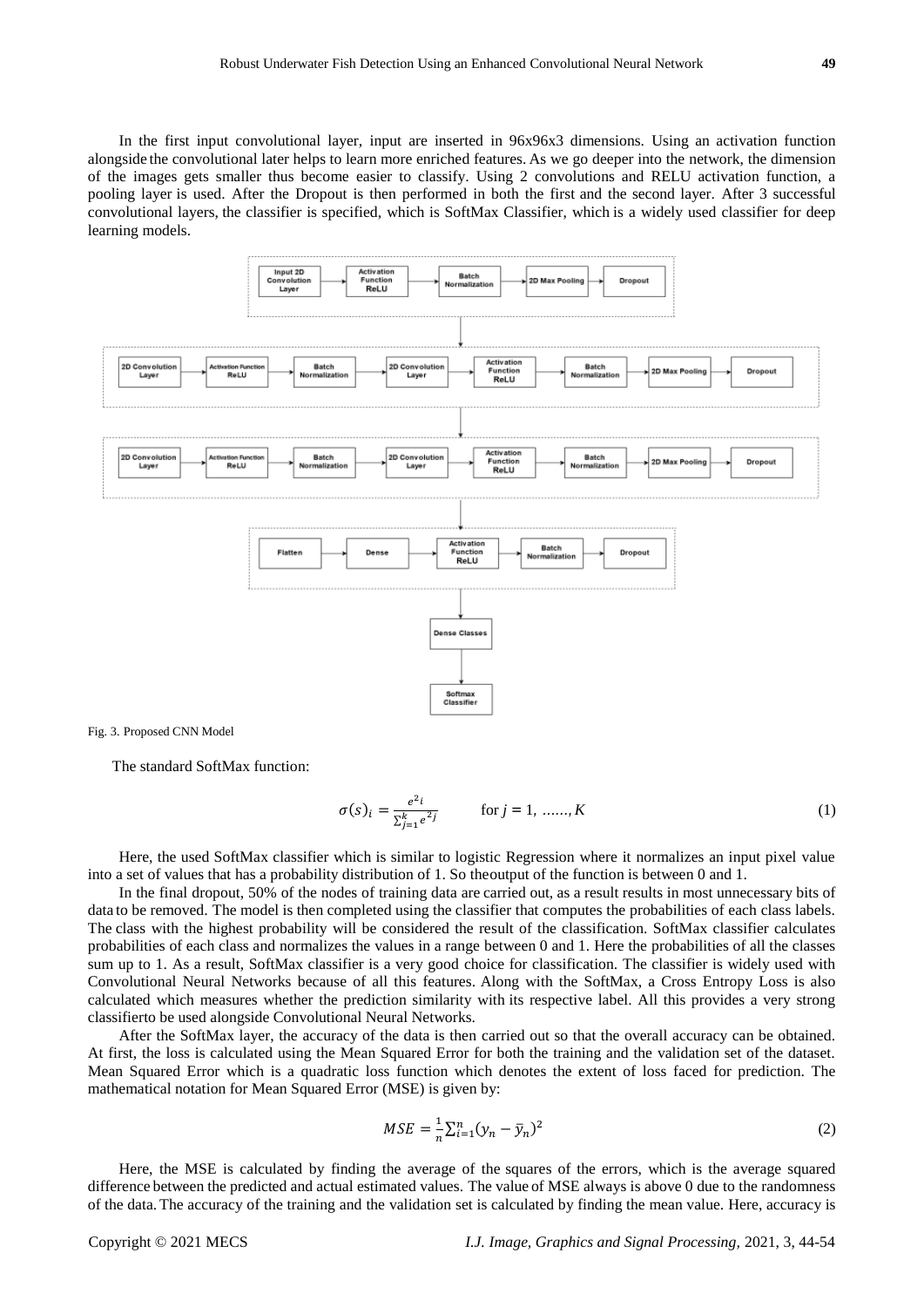a measurewhich is strictly the ratio of number of correct predictions tothe number of total input samples.

Then the run-time of each model from the start and of execution is calculated in order to identify speed of training and testing of the dataset. At the end, the model with the least Run time and Computation Time poses a good evaluation metrics value to be used for finding the most suitable model for the problem at hand.

## **4. Experimental Results and Discussions**

#### *A Experimental Setup*

The setup for deep learning requires huge bulk of hard- ware and requires greater memory space for image processing and rendering. For the deep learning methods, a computer with Intel i5 3470 with 16 GB DDR3 RAM is selected. The software associated with the experiments include Anaconda that is used to set the complete environment of Python

## *B Dataset*

The IMAGECLEF dataset [19] was first used to train the dataset. The IMAGECLEF dataset composed of only 250 images as a result yielded very poor performance while training with the proposed model. For the IMAGECLEF dataset, the following result is obtained that provides us the flow of train and test loss and fall of train and test accuracy. The dataset used to train the model was IMAGECLEF Fish dataset [19]. Through data augmentation and several pre processes more accuracy is obtained. Unlike some complex algorithms used for object detection, the proposed method is both simple and fast, whereas a efficient dataset organization in the research is also proposed. Several other approaches are then compared with the prosed method at the ending part of the paper and the corresponding result is put forward for evaluation. WHOI-Plankton [7], Moorea Labelled Coral (MLC) dataset [13] and MARBEC dataset [16] is then used to evaluate the proposed framework and each of the dataset implemented along with this model is observed. The overall result is then tabulated. The long run time is due to the fact of using CPU instead of GPU that would have boosted the runtime. Some images that are considered to be used for evaluation are stored in a separate folder named examples, which is then classified using the classify.py. The classification result for some fishes is given in Table 1. The accuracy along with the detected class is then given as output for each corresponding fish. The output is generated using the matplotlib.pylot that provides the detected image along with theaccuracy rate as output.

| <b>Dataset</b>                 | Target          | Accuracy | <b>Computation Time</b> |
|--------------------------------|-----------------|----------|-------------------------|
|                                |                 |          |                         |
| WHOI-Plankton [7]              | Plankton        | 88       | 18                      |
| ImageCLEF_Fish_TS [19]         | Fish            | 88       | 18                      |
| Moorea Labelled Coral (MLC)[3] | Coral           | 90       | 38                      |
| MARBEC database [5]            | Coral Reef Fish | 89       | 30                      |

Table 1. Accuracy And Computation Using Proposed Method For Various Underwater Target Objects FromVarious Datasets.

#### *C Experimental results*

The IMAGECLEF dataset was first used to train the Neural Network model. The IMAGECLEF dataset is composed of only 250 images as a result yielded very poor performance while training with the proposed model. For the IMAGE- CLEF dataset, the following result is obtained that provides us the flow of train and test loss and fall of train and test accuracy before any sort of data augmentation. After Data Augmentation the accuracy rate of the overall prediction is above 94% which is due to the variety of data forms. Data Augmentation greatly increases the overall accuracy of the implementation. The gradual fall of the accuracy rate is then taken into account, and a gradual increase of the accuracy result is obtained. The dataset yielded a run time of 25 minutes with an accuracy of 85%. The long run time is due to the factof using CPU instead of GPU that would have boosted the runtime.

Here it is observed, with the increase of EPOCH, the over- all accuracy of detection increases to the highest rate of 94%. Several datasets used in the proposed network are put forward. Here at first, WHOI Plankton dataset is used to evaluate the model, where an accuracy of 88% is obtained, due to huge redundancy of data. The IMAGECLEF dataset yielded the best result, which is almost 95%. The Moorea Labelled dataset to detect Coral required a run time of 38 minutes with an accuracy rate of 90% which was great. The MARBEC dataset, to detect coral reef fishes were then proposed that provided an accuracy of 89% requiring 31 minutes. All the above datasets provided very decent results on the proposedmethod of Simplified Visual Geometry Group Network (VG- GNet).

The classification result for some fishes is given in Figure3. The accuracy along with the detected class is then given as output for each corresponding fish. The output is generated using the matplotlib.pylot that provides the detected image along with the accuracy rate as output. Here it is observed, with the increase of number of EPOCH, the overall accuracy of object detection increases to the highest rate of 94%.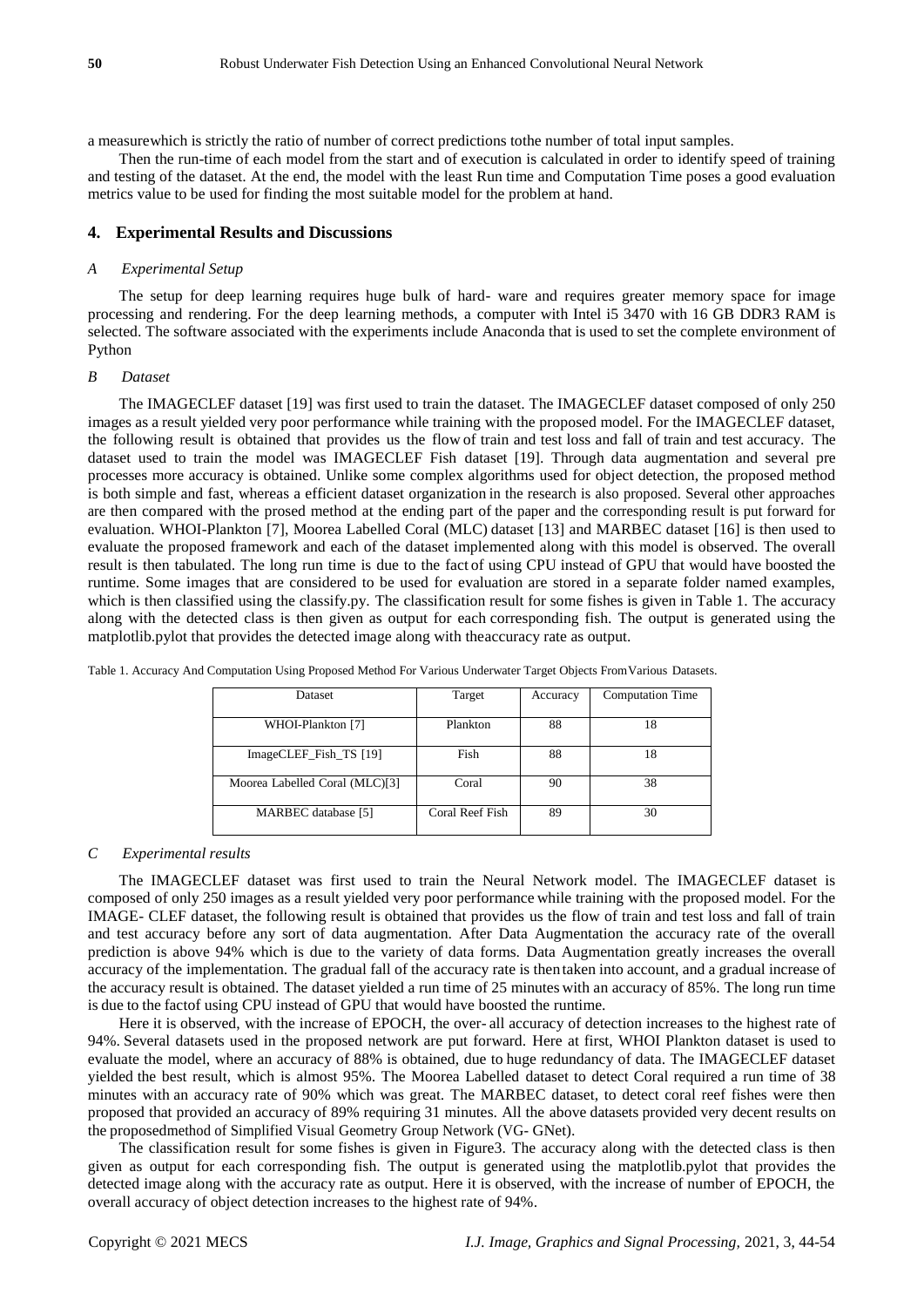

Fig. 4. Experimental Result prior Data Augmentation



Fig. 5. Experimental Result after Data Augmentation



#### Fig. 6. Detection results of some input fishes

The methods used in this experiment include CNN alongwith Transfer Learning. Here Transfer learning on top of a preexistent CNN provides a accurate and precise detection mechanism. On top of that CNN developed on top of a preexistent is easier as only training an existing model carries out the task. The method even though proved accurate failed to give acceptable detection time. CNN along with transfer learning provided an astonishing result of 92.8% accuracy and a Computation Time of 7 minutes. Even though a very accurate result is obtained but this process required huge resource as CNN along with transfer learning requires huge system resource. Previously it was found, images when used with transfer learning based on a previous dataset yielded great results but suffer greatly with computation time, where it is also the case. This property makes the process not at all efficient for huge datasets. Secondly, the Fast RCNN provided an accuracy of 81.4% and being faster than CNN with Transfer Learning. This is due to its property of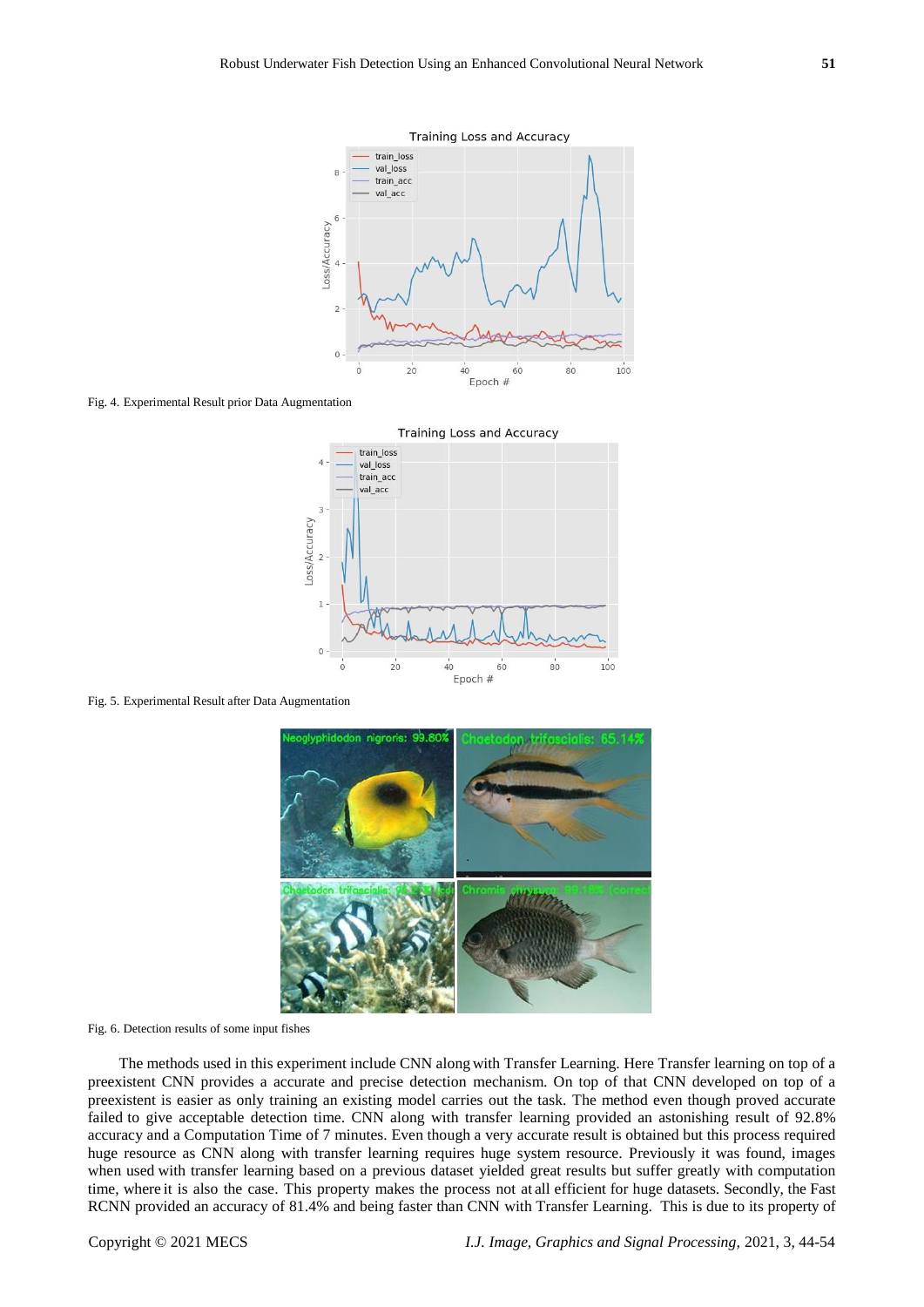using region of interest of object rather than the whole image. Here, for this dataset even though the time is efficient, but the accuracy rate falls in a wider margin. As a result, this method lacked the detection accuracy which is of prime importance. The VGGNet, which was the inspiration of the proposed model, provided an accuracy of 84.5% and computation time of 14 minutes. Here, the computation time is very huge, but requires less resources with more accuracy. Our proposed model overcame the computation time with a much higher accuracy rate. In CPU, the method obtained a computation time of 25 minutes which was very large yet very efficient with respect to CPU only. The most promisingimprovement to the research is the accuracy which is 94.6%above all the other methods.

| Method Name     | Reference | Accuracy | <b>Computation Time</b> |
|-----------------|-----------|----------|-------------------------|
| Fast r-CNN [19] | Plankton  | 88       | 18                      |
| VGGNet [3]      | Fish      | 88       | 18                      |
| Proposed Method | Fish      | 89       | 30                      |

Table 2. Comparison With Existing Methods From Various Data Sets.

#### *D Analysis and Discussion*

Previous Methods such as CNN with Transfer learning provides an accuracy of 98.2% which was by far the highest. The Fast R-CNN provided an accuracy of 81.4% and VGGNet of 84.5%. The simplified proposed CNN based on VGGNet yielded an accuracy of 94.6%, thus correctly detects objects in the test dataset. The only downside to the proposed method is the run time, which even though great in a CPU still lags in that of other approaches that are done in GPUs.



Fig. 7. Comparison between Computation Time and Accuracybetween datasets

Three other datasets are used to train our model. Where for the ImageCLEF\_Fish\_TS the highest accuracy and computation time is observed. As a result, the dataset was initially selected to train the model. The other datasets did not yield such promising results even though WHOI-Plankton provided the second-best accuracy and computation time which is almost even to ImageCLEF\_Fish\_TS dataset. Several other datasets are then used in the proposed network. Here at first, WHOI Plankton dataset is used to evaluate the model, where an accuracy of 88% is obtained, due to huge redundancy of data. The IMAGECLEF dataset yielded the best result, which is almost 95%. The Moorea Labelled dataset to detect Coral required a run time of 38 minutes with an accuracy rate of 90% which was really great. The MARBEC dataset, to detect coral reef fishes were then proposed that provided an accuracy of 89% requiring 31 minutes. All the above datasets provided very decent results on the proposed method of Simplified VGGNet.

Some of the most important contributions to the research includes using of a lightweight deep learning model to train and test images properly and accurately. Then obtaining an accuracy of 96.4% in detection of underwater objects mainly fishes. All the achievement provides a detection mechanism that depends on VGGNET, yet faster and more accurate. Here, the data augmentation is put forward as one of the prime enhancing method for deep learning methods. The proposed method that will work accurately for underwater organisms, which is the cornerstone to this research. All the above factors provide a firm standing that data augmentation step poses a very important enhancement step for deep learning methods. Finally carrying out tests using latest methods for underwater object detection gives a very broad comparison field and a complete picture for the overall condition of the research. The result obtained from the research helps to confirm the accuracy of the model, which was mainly the prime research objective, to obtain a accurate and robust deep learning model.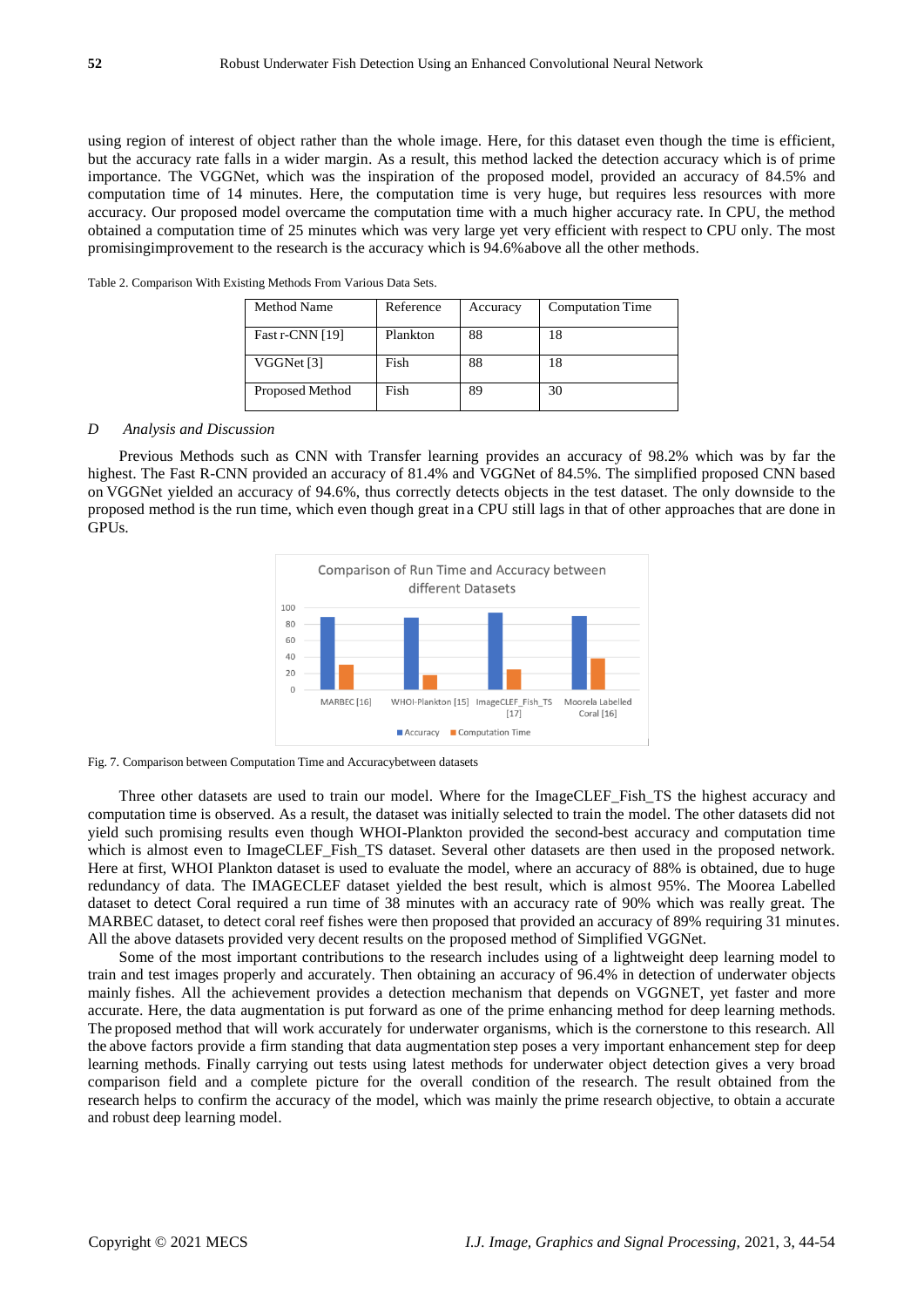# **5. Conclusion**

Through the research, an optimum solution to the current state of research of underwater imagery for using in Autonomous Underwater Vehicle (AUV) is addressed, and a method is proposed that resulted an accuracy of 94.6%. Thus this solution provides a good method to be used for underwater exploration and object detection. Several deep learning approaches and conventional methods are reviewed and at the end a comparison between the methods is obtained showing that the proposed method overcomes the other approaches in a large margin. The problems associated with dataset can be addressed with data augmentations, data modification through segmentation, foreground extraction and background extraction of images to find the right object of interest to detect. Moreover, underwater imaging for both static and dynamic environment are observed and it was found, object detection for static environment gave more accuracy and are fast even though a bit difficult to manage in real life. This is a huge challenge for underwater imaging as moving objects in dynamic environment are difficult to process and takes huge time. The steps associated with object detection also involve steps that are resource intensive. To modify all the above states the paper tends to provide all possible solution. All this leads to a solution that the above problem can be solved using deep learning. Future works involved are, deep learning method development for dynamic environment which is robust as well as fast for accurate object detection, can easily be integrated in an AUV. Currently the VGGNet is being used to detect several types of underwater organisms. The proposed VGGNet will be able to enhance the existing VGGNet and make it more sophisticated for fish detection. In future the deep learning model may be used to detect other similar objects and their habitat to preserve fromextinction. Making the whole process of underwater object detection reliable as well as simple, so that the overall detection tasks become faster and powerful as well. More over until now, the research is based on a IMAGECLEF\_FISH\_TS dataset, which is only composed of images of fishes. The method used for training the model is VGGNET which is based on ALEXNET. VGGNET being very powerful but being too bulky posed a threat to the speed of the identification process. To build a faster and accurate method the small VG- GNET is proposed that will go through an ongoing process of improvement. Even though the research until now posed a very positive impact on the underwater object detection, but still some very important limitations exists. The most important limitations being used upon CPU, which gave poor computation time and using a smaller dataset for training. Even though an accuracy of 96.4% is reached, but it is only possible for fishes, but for more complex organisms with poor or unclear dataset, this method will not provide an optimum result. Thus, the research will also focus on a generic method that will help in detecting underwater organisms and objects of all shapes, textures and sizes accurately. In the midst of allthe limitations, still it can be stated that Convolutional Neural Networks (CNN) which are used widely appreciated for computer vision models and classification in complex environments, seemed the perfect solution for underwater objectdetection.

#### **References**

- [1] Nicole Seese, Andrew Myers, Kaleb Smith, and An- thony O Smith. Adaptive foreground extraction for deep fish classification. In *2016 ICPR 2nd Workshop on Computer Vision for Analysis of Underwater Imagery (CVAUI)*, pages 19–24. IEEE, 2016.
- [2] Yujie Li, Huimin Lu, Jianru Li, Xin Li, Yun Li, and Seiichi Serikawa. Underwater image de-scattering and classification by deep neural network. *Computers & Electrical Engineering*, 54:68–77, 2016.
- [3] Ammar Mahmood, Mohammed Bennamoun, Senjian An, Ferdous Sohel, Farid Boussaid, Renae Hovey, Gary Kendrick, and Robert B Fisher. Coral classification with hybrid feature representations. In *2016 IEEE In- ternational Conference on Image Processing (ICIP)*, pages 519–523. IEEE, 2016.
- [4] Hailing Zhou, Lyndon Llewellyn, Lei Wei, Doug Creighton, and Saeid Nahavandi. Marine object detec-tion using background modelling and blob analysis. In *2015 IEEE International Conference on Systems, Man, and Cybernetics*, pages 430–435. IEEE, 2015.
- [5] Sébastien Villon, Marc Chaumont, Gérard Subsol, Sébastien Villéger, Thomas Claverie, and David Mouil- lot. Coral reef fish detection and recognition in un- derwater videos by supervised machine learning: Com-parison between deep learning and hog+ svm methods.In *International Conference on Advanced Concepts forIntelligent Vision Systems*, pages 160–171. Springer, 2016.
- [6] Jialun Dai, Ruchen Wang, Haiyong Zheng, Guangrong Ji, and Xiaoyan Qiao. Zooplanktonet: Deep con- volutional network for zooplankton classification. In *OCEANS 2016-Shanghai*, pages 1–6. IEEE, 2016.
- [7] Hansang Lee, Minseok Park, and Junmo Kim. Plank- ton classification on imbalanced large scale database via convolutional neural networks with transfer learn- ing. In *2016 IEEE international conference on image processing (ICIP)*, pages 3713–3717. IEEE, 2016.
- [8] Karen Simonyan and Andrew Zisserman. Very deep convolutional networks for large-scale image recogni- tion. *arXiv preprint arXiv:1409.1556*, 2014.
- [9] Zu Yan, Jie Ma, Jinwen Tian, Hai Liu, Jingang Yu, and Yun Zhang. A gravity gradient differential ratio method for underwater object detection. *IEEE Geoscience andRemote Sensing Letters*, 11(4):833–837, 2013.
- [10] Byeongjin Kim and Son-Cheol Yu. Imaging sonar based real-time underwater object detection utilizing adaboost method. In *2017 IEEE Underwater Technol- ogy (UT)*, pages 1–5. IEEE, 2017.
- [11] Aneta Nikolovska. Auv based flushed and buried object detection. In *OCEANS 2015-Genova*, pages 1–5. IEEE,2015. Srikanth Vasamsetti, Supriya Setia, Neerja Mittal, Har-ish K Sardana, and Geetanjali Babbar. Automatic un- derwater moving object detection using multi-feature integration framework in complex backgrounds. *IET Computer Vision*, 12(6):770–778, 2018.